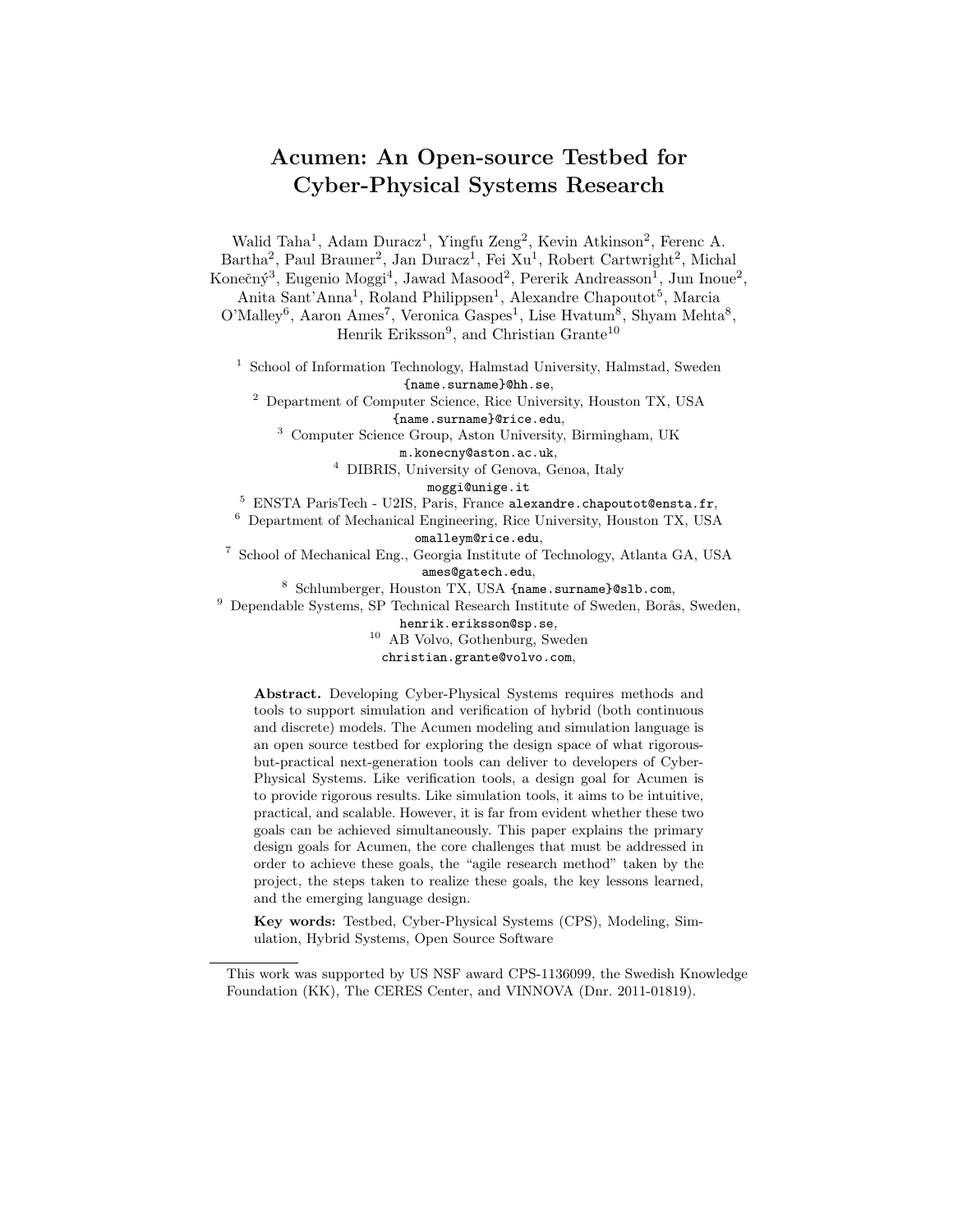2 Taha, Duracz, Zeng, Atkinson, Bartha, Brauner, Duracz, Xu, et al.

## 1 Introduction

Developing novel Cyber-Physical and IoT Systems requires methods and tools to support simulation and verification of hybrid systems models. Hybrid systems modeling languages are mathematical formalism that support the descriptions of dynamics that can be continuous in some parts and discontinuous or discrete in others. Acumen is an open source testbed for exploring the design space of what rigorous-but-practical next-generation tools can deliver to developers of Cyber-Physical Systems. Like verification tools, a design goal for Acumen is to provide correct and mathematically rigorous results. Like simulation tools, it aims to be intuitive, practical, and scalable. However, it is far from evident whether these two goals can be achieved simultaneously.

*Contributions:* The key contributions of this paper are to articulate and report on the results of a method for addressing a complex set of goals such as those put for the design of Acumen. We begin by presenting the goals set for Acumen (Section 2). Next, we analyze the challenges that face an undertaking of this scope (Section 3). We then describe the key features of the "agile research method" to advance towards these goals, the main milestones in applying this method to date, and some key lessons in the last five years of the project (Section 4). We briefly describe the emerging language design (Section 5), and conclude with a summary and an overview of current priorities for the development of Acumen.

We posit that the ambitious goals of the project as well as the challenges that face it are representative of the goals and challenges of interdisciplinary paradigms such as CPS and IoT, and see the gradual progress made by the project as giving assurance about the deep advances that can be expected from those disciplines. Through this exposition, we hope to interest other academic and industrial partners to become involved in developing of Acumen.

*Related Work:* In terms of "final product", the most closely related tools to our work are hybrid systems verification tools, such as CHARON [2], KeyMaera [18], and SpaceEx [10], as well as equational modeling languages such as Modelica [4]. At the highest level, the work described here can be viewed as an effort to bridge the gap between the first class of (rigorous) tools and the second class of widely popular tools that are generally viewed as being much more accessible and broadly applicable (but provide no guarantees of correctness). Technical comparisons between the tools and Acumen on technical grounds can be found in the papers on Acumen cited in this paper. The focus of this paper is the process through which a rigorous modeling language aimed specifically at the CPS domain is being developed. Unfortunately, the literature on the development process for such tools in particular, or domain-specific languages in general, is relatively sparse. Related work includes commonality and variability analysis [7], but the CPS domain is much broader than the intended types of problems for this analysis. The survey by Mernik, Heering, and Sloane [17] suggests that existing methods require that the domain is much more clearly defined than is possible for a large and evolving area such as CPS.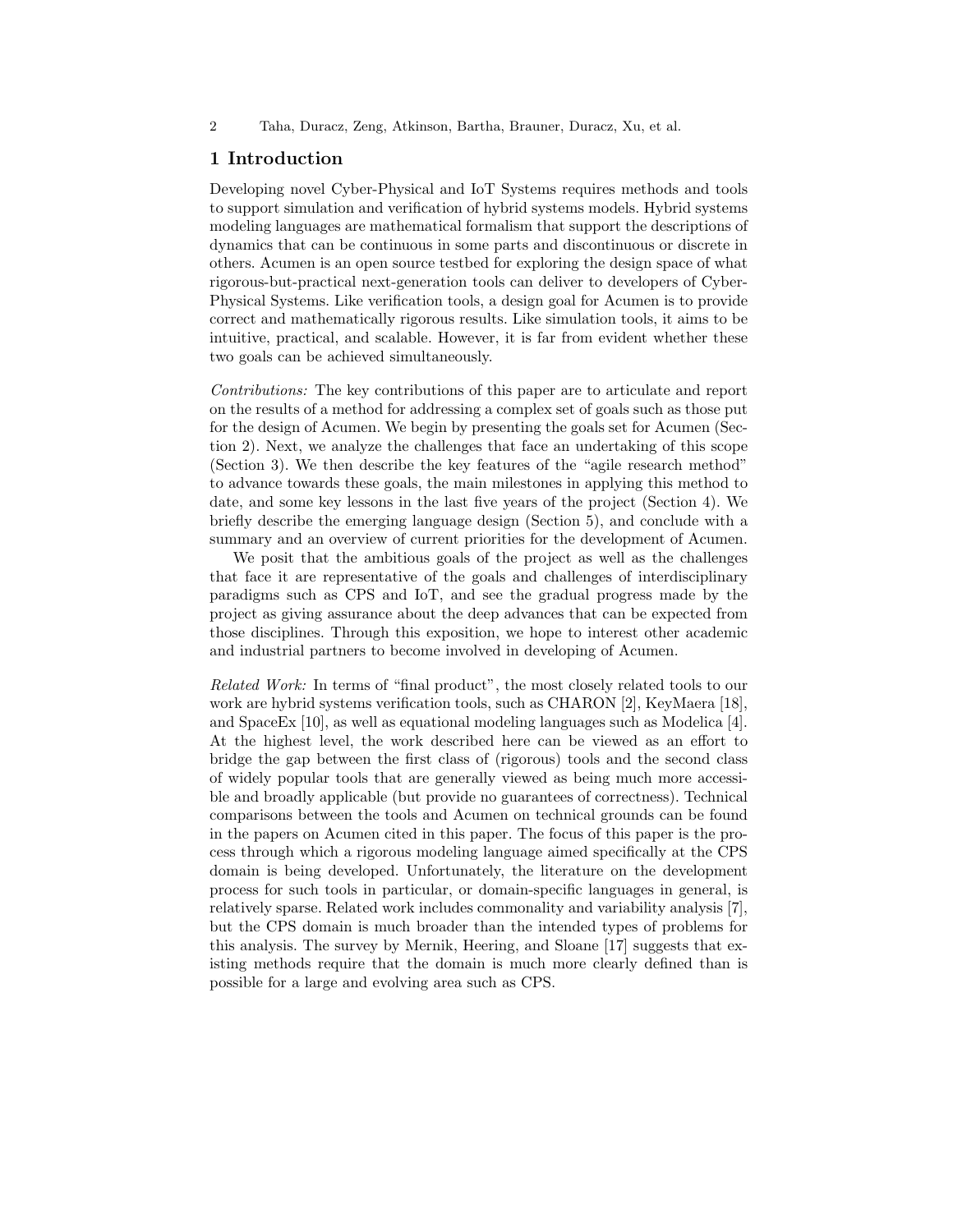# 2 Inception and Design Goals

The primary goal for Acumen is to serve as a testbed that facilitates research into rigorous-but-practical tools for CPS. A secondary goal, which stems from a necessity for achieving the primary goal in the absence of standard methods for studying such tools, is to serve as a testbed for programming languages and software engineering research. A tertiary goal, which stems in part from the need for developing evaluation methods for the primary goal, is accessibility to users. This goal entails that Acumen had to prove to be an effective device for teaching. The rest of this section elaborates these three goals.

*Testbed for CPS research:* At the very outset of the project the motivation was simply to develop controllers for horizontal drilling tractors (robots) for oil wells. Quickly, this concrete problem pointed to a much broader problem of the need for coherent toolchains for CPS design. Discussions with domain experts suggested and eventually confirmed that a wide range of different tools are used to design and analyze different components of products such as horizontal drilling tractors, or any of a wide range of non-trivial robotic systems. The problem of "coherence" of the existing toolchains is largely due to:

- $-$  The need to use different formalisms and tools for different subsystems,
- The absence of mechanized methods for checking consistency between the results of these tools, and
- The absence of methods that ensure the correctness of the results of individual tools, even for the smallest problems.

Overcoming the "coherence" problem is a central goal for Acumen [24].

Toolchains consist of software applications that support modeling, simulation, and verification of various subsystems. Such tools constitute infrastructure for supporting virtual prototyping and testing of these subsystems, as well as tools for visualizations. We were inspired by the power of specialized tools such as CarSim [3] (for vehicles) or Gazebo [11] (for robotics), but also surprised by the lack of transparency and user control over underlying dynamical models, as well as the need for such radically different tools to support these closely related domains. Access to such models is essential for allowing users to control the computational cost (and accuracy) of the models being used for virtual testing, and to interpret the results of such tests. Out of these observations emerged the goal of transparency with respect to models, and ensuring that the user has full access to (and control over) such models, as well as the goal of being a unifying language that can be used across a wide range of CPS domains.

A practical criterion for an effective testbed is accessibility. We define accessibility as the ease with which new users from a wide range of backgrounds can acquire the software and use it to solve a problem that interests them, or use it to learn something of value to them. First, it should be self-evident that convenience to users is an integral part of testbeds success, and that this has a direct impact on the size of audience the tool can reach. But it is also the kind of goal that is essential to spell out and stress throughout the process of developing it. As we will see in the rest of this paper, accessibility is both a source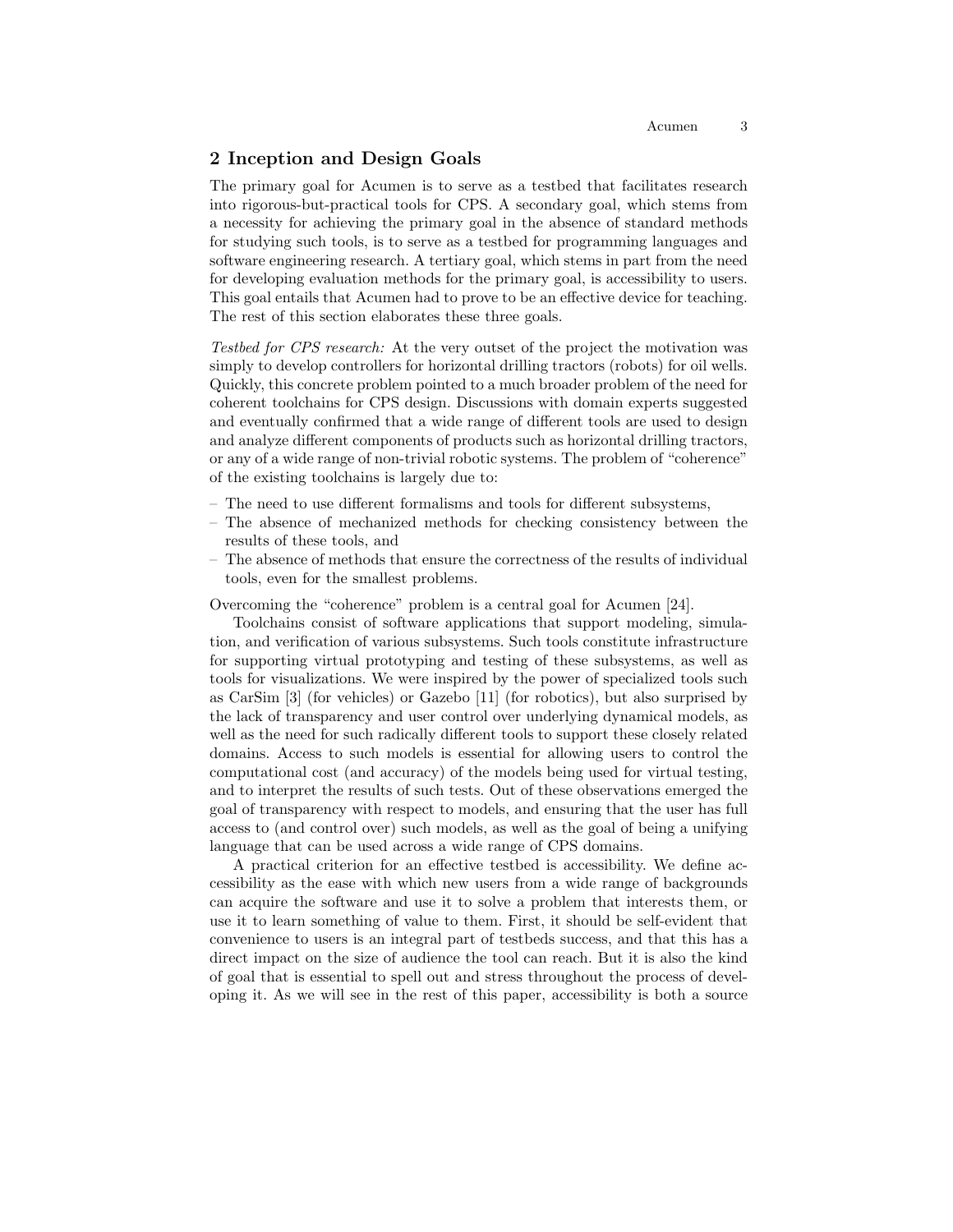of stringent requirement on design choices and an easy criteria for members of the research team to forget as they become engaged in solving much more specific technical problems. Second, our emphasis on accessibility was driven in part out of the idea that the ability to model and simulate the world around us is important to individual and societal well-being. This partly came from Lessigs "Code is Law" [13] and, in particular, the idea that our society is increasingly being shaped by codes that only few of us understand and that even fewer truly consent to incorporating the socially-significant values induced by these codes.

*Testbed for language and software engineering research:* At the time of starting the development of Acumen, in the mainstream programming languages community, the formalism that came closest to providing a modeling language for Cyber-Physical Systems was Functional Reactive Programming [23] (FRP). It had been used successfully in a wide range of domains, including robotics and computer animation. However, its denotational semantics was presented in complete partial orders (CPOs) without giving real numbers detailed treatment. It therefore remained an open question whether this language could be extended to incorporate such treatment. Ideas presented in work by Edalat and Pattinson on the semantics of hybrid systems [9] appeared to provide some or all of the necessary foundations, but the connection between these two lines of work was not obvious. Developing a semantic foundation that unified these lines of work is a key goal of the Acumen project. Once such a unifying foundation is established, it can be used to elaborate various notions of computation for Cyber-Physical Systems as well as their inter-relations.

There are also more practical goals relating to investigating better methods for the design and implementation of domain-specific languages. These include the use of staging [19] (both for implementing the language and as a mechanism supported by the language) and property-based testing [22] for ensuring the quality of the code base. A related goal is the use of Acumen to investigate the possibility of exploiting parallel resources without introducing concurrency problems [6].

*Tool for teaching CPS:* Tools that can be used in practice must be accessible to their users, and waiting to evaluate accessibility at the end of the project entails unreasonably high risk of failure. There are two natural proxies to evaluating such accessibility. The first is usability by domain-experts, which we have already addressed in the discussion of the primary goal of serving as a testbed for CPS. The second is usability by novice users. Fortunately, this goal is highly synergistic with well-recognized need for better content, methods, and tools for teaching the emerging topic of CPS.

Because it is a new and high interdisciplinary area, CPS students come from a highly diverse set of backgrounds, and with different goals. We identified from the outset three different groups of students: The first group is college-level CPS students. It includes embedded systems and mechatronics students, who expect to have a career developing CPSs. The second group is college-level students specializing in related areas, which could be computer-related, engineering-related,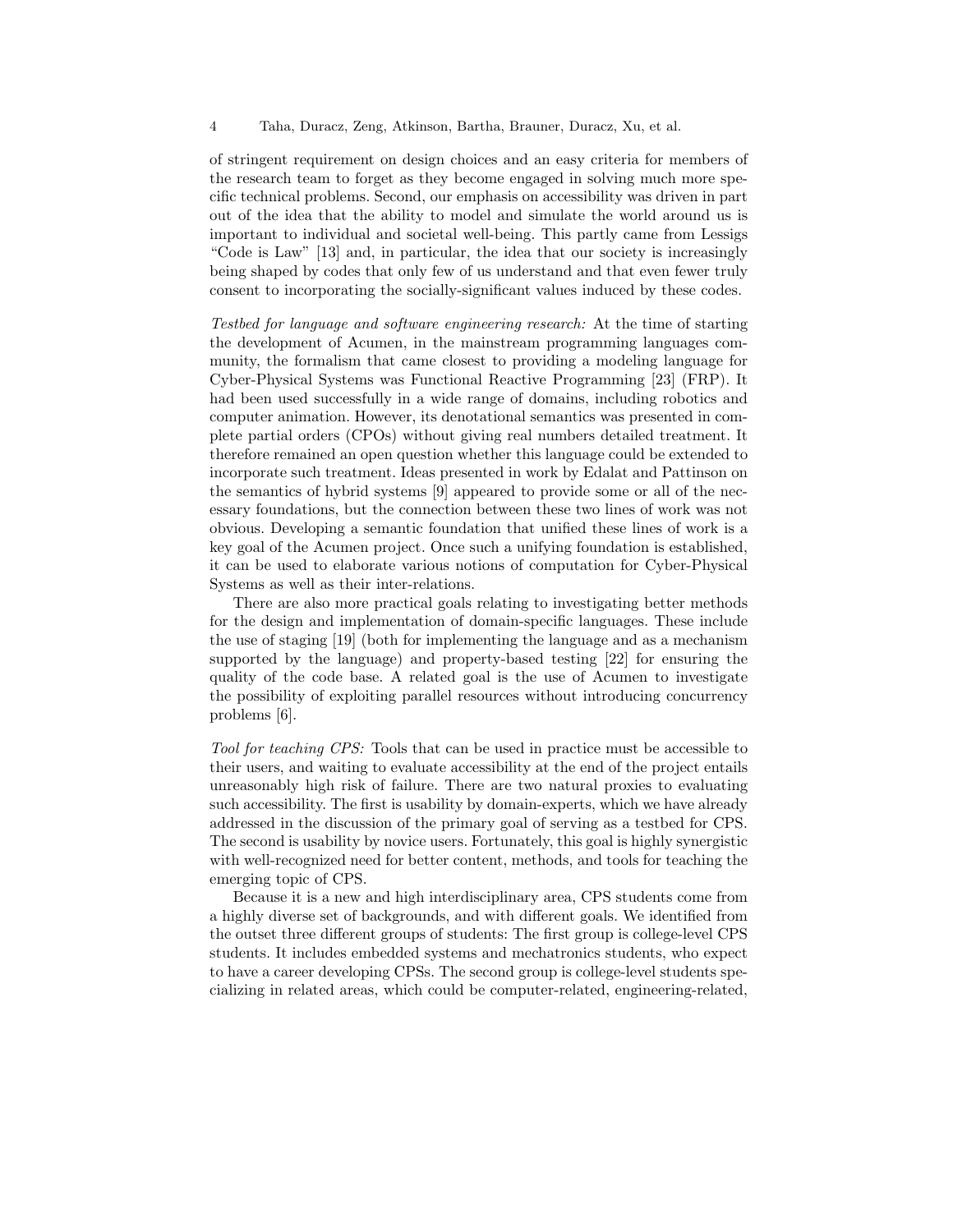science-related, or arts and humanities. Clearly, students in each of these subareas have different interests. They are seeking a professional degree and will spend their careers in the context of a world populated by Cyber-Physical Systems, and may well contribute to solving problems relating to such systems. The third group is high-school students that have a general interest in science, technology, engineering, and math (STEM) disciplines. A tool that can address the toolchain coherence problem should make a positive contribution to the education of these three categories of students, but it is far from obvious that one tool can cater to such different audiences.

In the next section we discuss the issues that make these goals challenging.

## 3 Challenges

In this section we describe some of the key challenges, especially in relation to the CPS testbed goal (and in tool chain coherence in particular). For reasons of space, we address the programming languages and teaching goals only briefly.

To address the question of how to best support the engineering process we must understand how engineers carry out their work in practice. This includes both how engineers go about designing a new product, and the more specialized skills of how they think about models of the systems they design. Even the latter is challenging for someone interested in its computational mechanization. For example, research papers are a natural source for understanding the notation and calculations used to reason about models of Cyber-Physical Systems. However, such papers rarely focus on the mechanics of derivation, and assume significant knowledge about mathematics, control, and the domain. Developing a formalism for modeling such systems entails acquiring a deep understanding of such domains. A somewhat more practical challenge is that research papers are often incomplete in their specification of concrete examples and rely instead on the intuition of experts. This complication means that even testing theories about correctly understanding the mechanics of the computations used in these papers can be challenging.

In terms of specific simulation tools, it is clear that MATLAB/Simulink is one of the main tools used in industrial practice. If MATLAB/Simulink was not just the most popular tool but the only tool, the research question would be simpler: "How do we improve MATLAB/Simulink?" For better or for worse, there is a myriad of other specialized tools also used by practitioners. The upside of this multiplicity is that it can be a source of inspiration. The downside is that it makes the search space of prior work vast and highly fragmented. If we are interested only in discrete-time simulation we may be able to focus on computer science and operations research venues. For continuous time simulation, almost every discipline of science has its own literature. For hybrid continuous/discrete systems, the literature becomes somewhat sparse, but locating related work remains challenging.

For the goals of transparency of models and user control it is natural to focus on mathematical notation as the syntax for models. After all, mathematics is the de facto lingua franca across many technical disciplines. But to make a lingua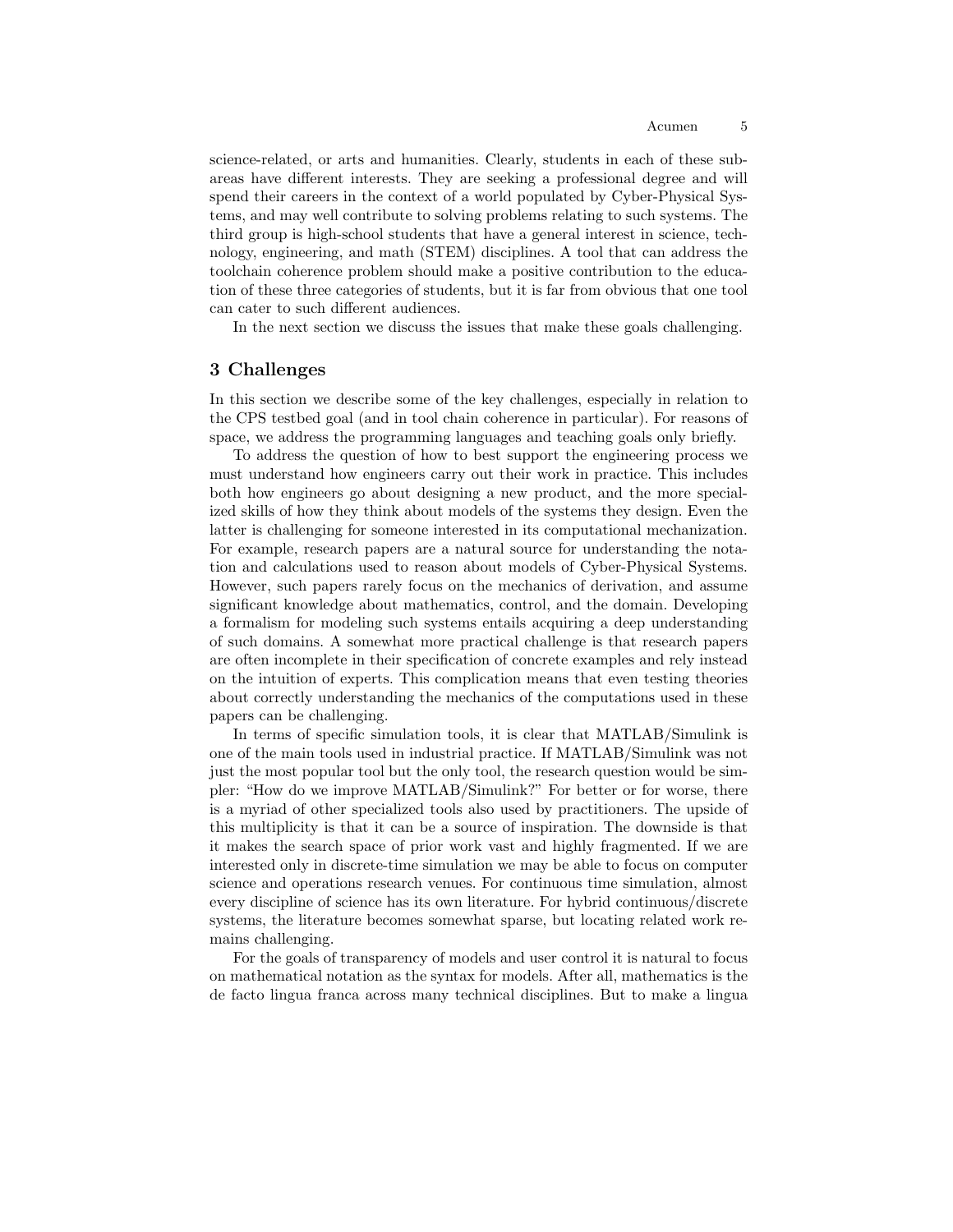#### 6 Taha, Duracz, Zeng, Atkinson, Bartha, Brauner, Duracz, Xu, et al.

franca of human discourse into a mechanical formalism is a significant challenge. It helps, of course, that mathematics is a rigorous domain, but mechanical formalization rests not just on meaning but also on syntax. Mathematical notation includes multiple syntactic notations for the same concept, as well assignments of multiple different meanings to the same notation. Navigating the space of possibilities to identify what is intuitive for novices and acceptable across domains is a key language design challenge for this project. Another is defining mechanical interpretations (semantics) for such notations. Often, especially at the boundary of integrating continuous and discrete mathematics, we are able to define an interpretation for two constructs independently, but it is not obvious how to define an interpretation that allows both to be used together. One of the most profound challenges is to understand the mathematical space of meanings (or solutions) for mathematical expressions (problems).

With respect to the correctness of simulation tools (part of the toolchain coherence problem), a fundamental question is whether it is at all possible to find or develop rigorous methods for all aspects of simulation. In particular, working rigorously with just real numbers (not to mention functions over reals) introduces known computability and decidability issues [20]. This means that even computability is a fundamental challenge for the development of Acumen. A more nuanced (but equally important) question is whether, when such methods exist, they are precise enough, fast enough, and have all the computational properties that are needed to make for practical tools.

From the point of view of programming languages research, a core challenge is how to manage the high-dimensional problem of language design. In particular, a DSL that has not yet been fully specified has a large number of degrees of freedom. Basic examples include: syntax, semantics, user interface, documentation and tutorial materials, intended user base, language design and development team, and intellectual property and licensing issues. While there is significant literature, tools, and advice on many of these aspects individually or in combination with some others, literature addressing all these aspects simultaneously is sparse. Programming languages methods are readily available to identify which part of a language is broken and how to fix that part; but the more profound question of what language should exist and how to create it does not seem to have been sufficiently investigated.

In terms of teaching, the practical challenge is that, as programming languages researchers, we have limited contact and direct and regular access to students in CPS-related domains. Of course, at the time the project started, there were no CPS programs as such. Practical methods need to be found to address this challenge, so that it is possible to develop a concrete understanding of the needs of different types of students and potential users, as well as to have a basis for evaluating and quantifying the success of Acumen.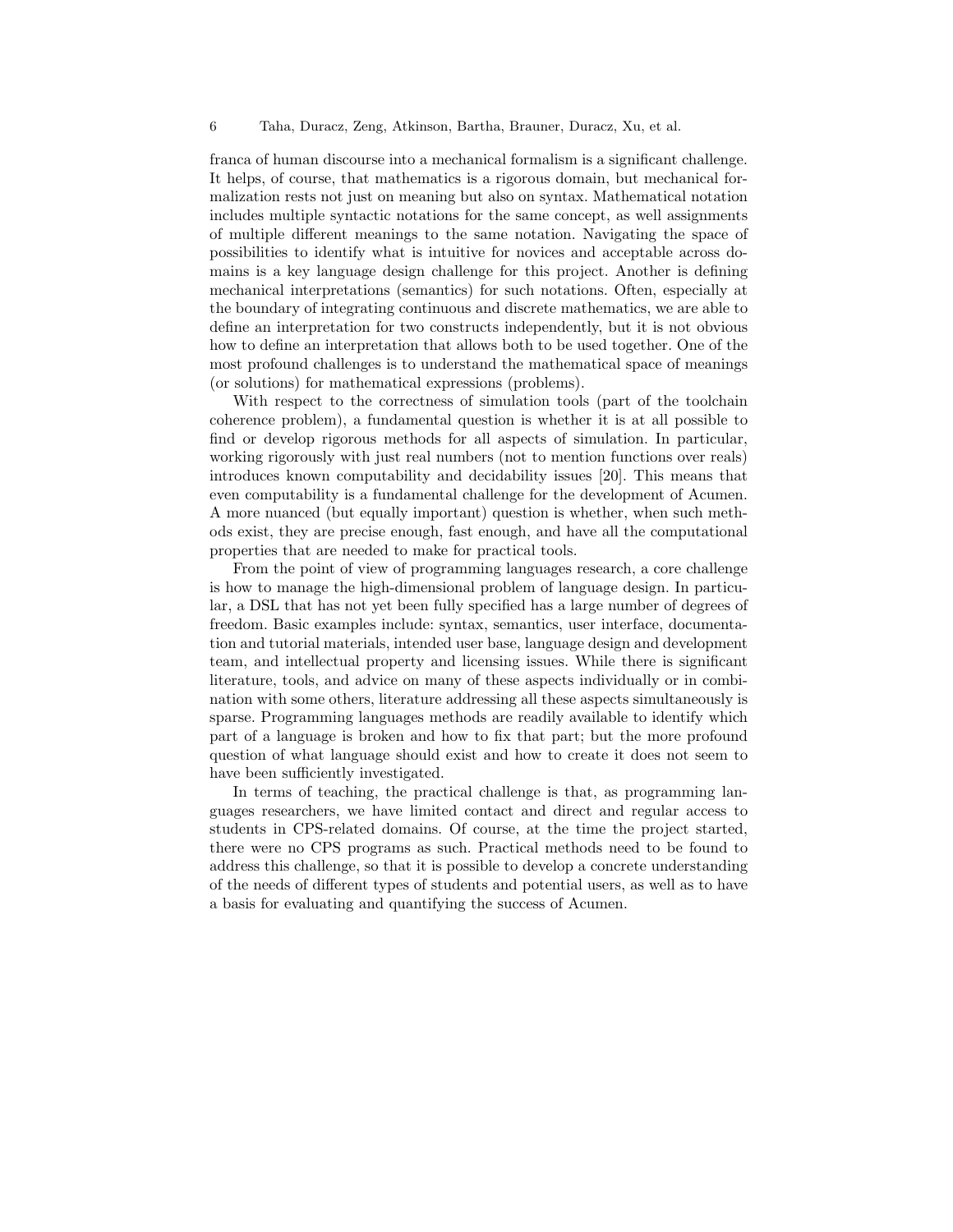# 4 Approach and Implementation

In this section we summarize the approach, milestones in the effort to implement it, and key lessons learned in the process.

*An agile research method:* Given the complexity of the task of realizing the goals of Acumen, it was accepted from the outset that decomposing the process into clearly isolated technical problems may not be effective. For example, separating the process into selecting a semantics, a type system, and a syntax or even the reverse order would not be practical, and may not even be possible. There is a strong interdependence between these choices, as well as in other aspects of the design goals. It was therefore accepted that the development of Acumen would be a highly iterative and adaptive process that involves creating prototypes that would allow us as designers to gradually understand the space of technical design choices as well as to gain a better understanding of user needs and abilities.

Key features of the approach include frequent interaction between design (or design-critique) and implementation and close collaboration with potential users, especially domain-experts in domains that intersect with an evolving notion of the user base and novice users (often students). These continual activities allow us as the designers to gradually develop:

A clear understanding of the CPS domain in terms of technical needs from modeling and simulation tools, A portfolio of concrete example models for evaluation of the language and validation of hypotheses about actual engineering processes, A clear notion of a user base including size, interests, and expertise, A clear understanding of the semantic foundations and technically feasible functions that modeling and simulation tools can provide, A model of how to plan and manage a research-oriented, open-source effort that is manned primarily by researchers, students, and volunteers.

For lack of a better term, this approach can be described as an "agile research method", borrowing from the "agile" software development [5] literature. There is a similar emphasis on maintaining enough structure or "scaffolding" to enable reasonable testing of new ideas at all times, as well as on understanding the "customer" of the software application and engaging continually in the gradual development of the technical requirements for the final product.

Given the complexity in simultaneously developing these expertise, an obvious risk is spreading resources too thin. The key mechanisms for mitigating this risk have been careful consideration of all the possible language development initiatives (exploration or even addition of seemingly trivial but attractive features), and keeping the language and its implementations as small and simple as possible to reduce the effort of maintaining it.

*Milestones and lessons:* We followed the above method from the beginning of work on Acumen (in 2007) to the present. For reasons of space, we focus here on the second and current prototype of Acumen.

In 2010, and within three to six months, the first version of the current, Scala-based, implementation was created. It included a GUI, a simple editor, a reference interpreter and an optimized interpreter, and support for automatic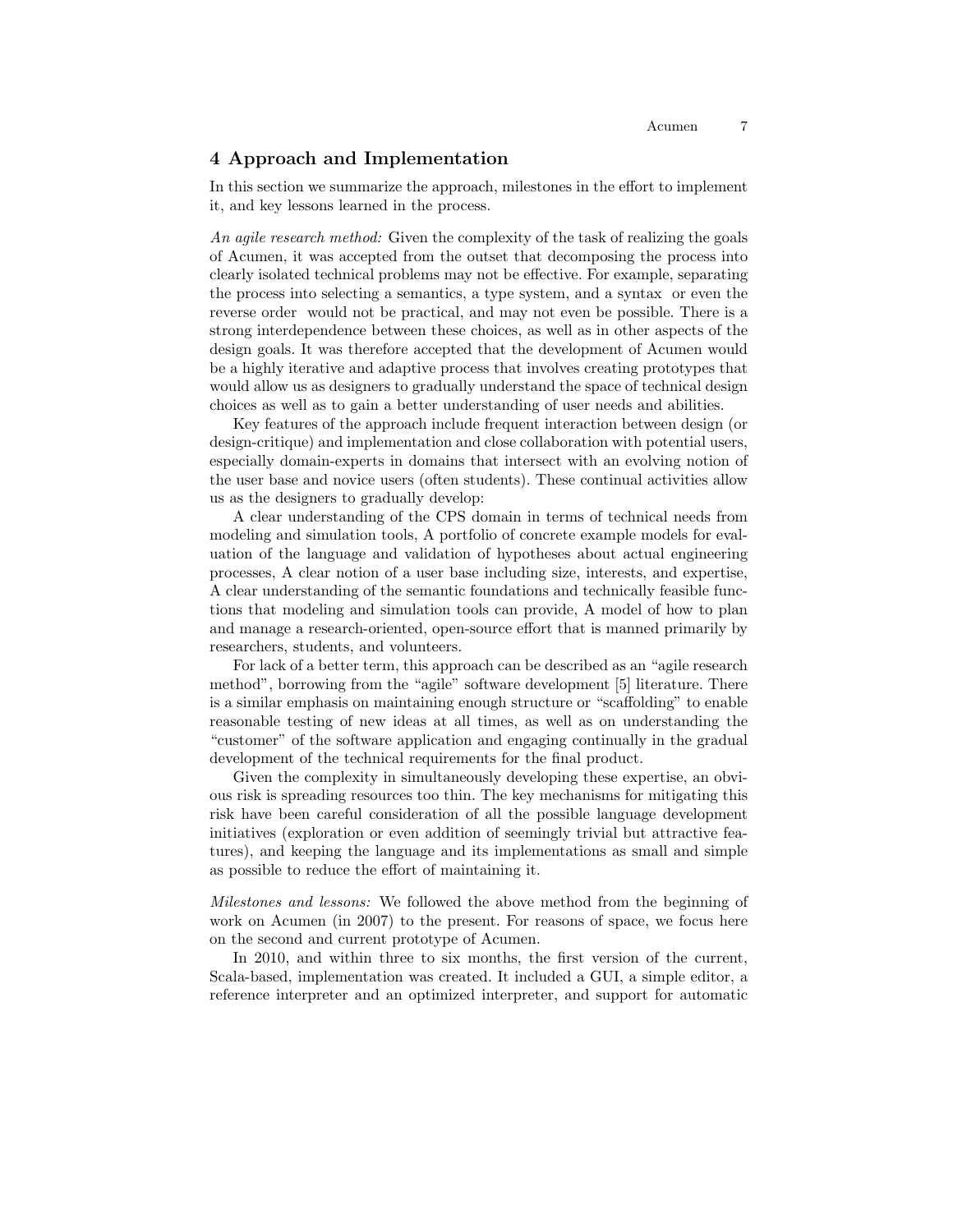plotting. Work on Acumen then took a brief break due to a gap between the end of one research project and the start of a new one. In 2011, work by a masters student introduced support for 3D visualization [24]. Students taking the first instance of our CPS course [21], which used Acumen, showed a strong preference to using the implementation that supported 3D visualization, as it made working with virtual CPS design problems noticeable easier than looking only at plots of individual signals.

In 2012, work began on one of the most significant technical results of the effort to date: developing a method for the correct simulation of Zeno systems [12]. This included the implementation of the first rigorous, enclosure-based simulator for a subset of Acumen. A problem that faced the implementation, and which was addressed around the same time, was the responsiveness and intermittent crashing issues with the GUI. Although the fix was seemingly minor, substantial effort went into understanding, diagnosing, and designing the fix. As programming languages researchers from a more "theoretical" background, it was startling to realize that concurrency problems in GUIs are not a solved problem, even in Javas SWING library. Difficulties in maintaining the integration between the core language interpreters and the interactive GUI proved to be a constant sink of engineering effort throughout the project.

As the activity under new funding was ramping up, there was a concerted effort to find ways to support more concurrent development on the code base. To avoid dependency on network connectivity and a centralized repository, a decision was made to move from svn to git. After some initial experience with github, we found that it had only limited support for external/internal visibility and "issue management", a decision was made to move to paid services by Atlassian (bitbucket and JIRA). These tools have played an essential role in facilitating development by a growing team, and in documenting key open challenges and the rationale for resolutions made.

In 2013 there was a concerted effort to expand the portfolio of case studies. This included developing low-order models of vehicle dynamics [16] by a domainexpert (with a recent PhD in mechanical engineering, specializing in robotics). Improvements visible to the user were made in the GUI and included syntax highlighting and code completion. Internally, with the version management and issue management systems in place, regression testing and continuous integration were introduced. This paved the way to exploring the use of property-based testing. In particular, a generator for random Acumen programs was built. It was not based solely on syntax, but on trying to exhibit interesting behaviour in order to catch problems when using the generated program to compare two semantics. Due to performance issues, it has so far only been used on a small scale. Building this infrastructure did draw our attention to the importance of carefully planning property-based testing in the context of computationally intensive codes.

There were also early efforts to explore the development of a compiled implementation; to study the mapping of Acumen to hybrid automata; and to allow the user to manipulate the textual models indirectly by manipulating the 3D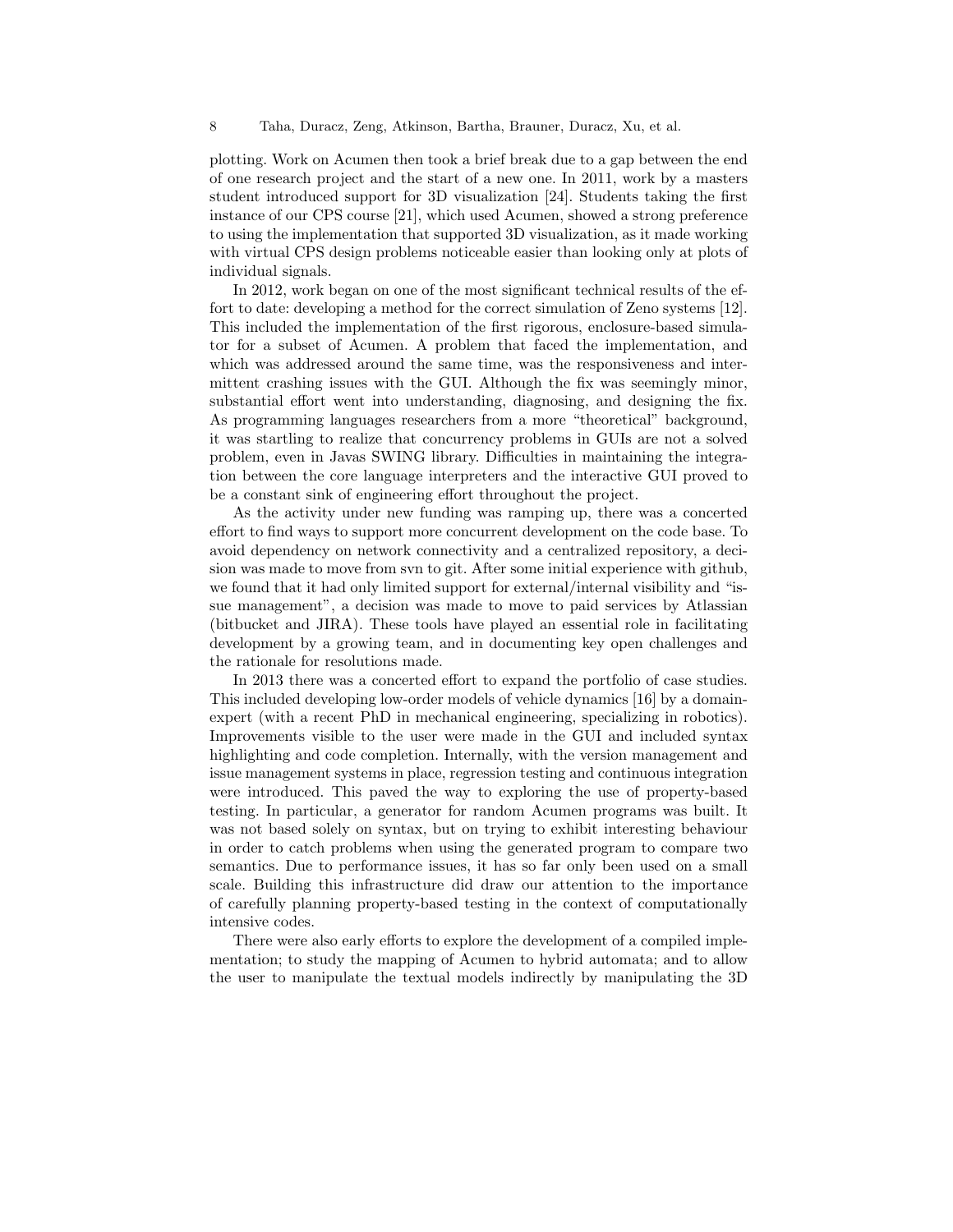rendering of objects. Such explorations were seen as premature by the project leadership, but it was nevertheless approved as it was in strong alignment with the interests of the researcher who wished to pursue it. It remains in the code base but is not actively supported. For a variety of reasons, such investment in activities with uncertain outcomes are a necessary part of any team effort, and we hope that there will be opportunities for capitalizing on the experience gained from these efforts at a later time.

A significant effort was made in 2014 to research licensing options, and the feasibility of shifting from GPL to BSD. The Acumen development team was fortunate to have a researcher with expertise in open source licensing. The effort included understanding both the needs/expectations of different contributing institutions, as well as the libraries available to enable such a migration. Activities directly visible to users included developing a new optimized implementation, more accurate integrators, including line numbers in error messages, and completing support for vectors and matrices. Development of the second-generation enclosure-based interpreter also began the same year. A practical problem with ease of installation was solved, namely, the migration from Java3D/OpenGL to jPCT [1]. In particular, the former requires the separate installation of a nonstandard library - an additional step that was not easy for novice users, and can be seen as time consuming by potential expert users. The quality of 3D rendering was affected, but some interesting new possibilities were introduced. On the administrative front, a command line interface was introduced to provide researchers with the ability to access/configure most of Acumens features through command line, making Acumen scriptable.

In 2015, the development of two generations of enclosure interpreters had enabled the formalization of the enclosure semantics. This was done using the techniques of both denotational semantics (which formalized the notion of a solution to a hybrid systems model in the first place) and operational semantics (which provided a concrete way to compute rigorous over-approximations for these solutions). Contemporaneously, the methods for processing partial derivatives and bounded quantification (needed for the Euler-Lagrange equation) were formalized. There were also two key engineering efforts, namely, support for realtime 3D animation and for real-time input from external devices such as smart phones.

## 5 Emerging Design

As noted earlier, the purpose of the iterative/agile approach taken is to accumulate knowledge relating to multiple complex questions. For reasons of space it is not possible to cover all that has been learned about these different questions. However, we can briefly describe the central concrete artifact of the project, which is the language design emerging from this process.

*Syntax:* As noted earlier, the emerging core syntax includes guarded equations, where equations can specify either behaviors continuous over time or discrete (discontinuous) transitions over time. Expressions in equations can include arithmetic operations and derivatives. This way, the language can express ordinary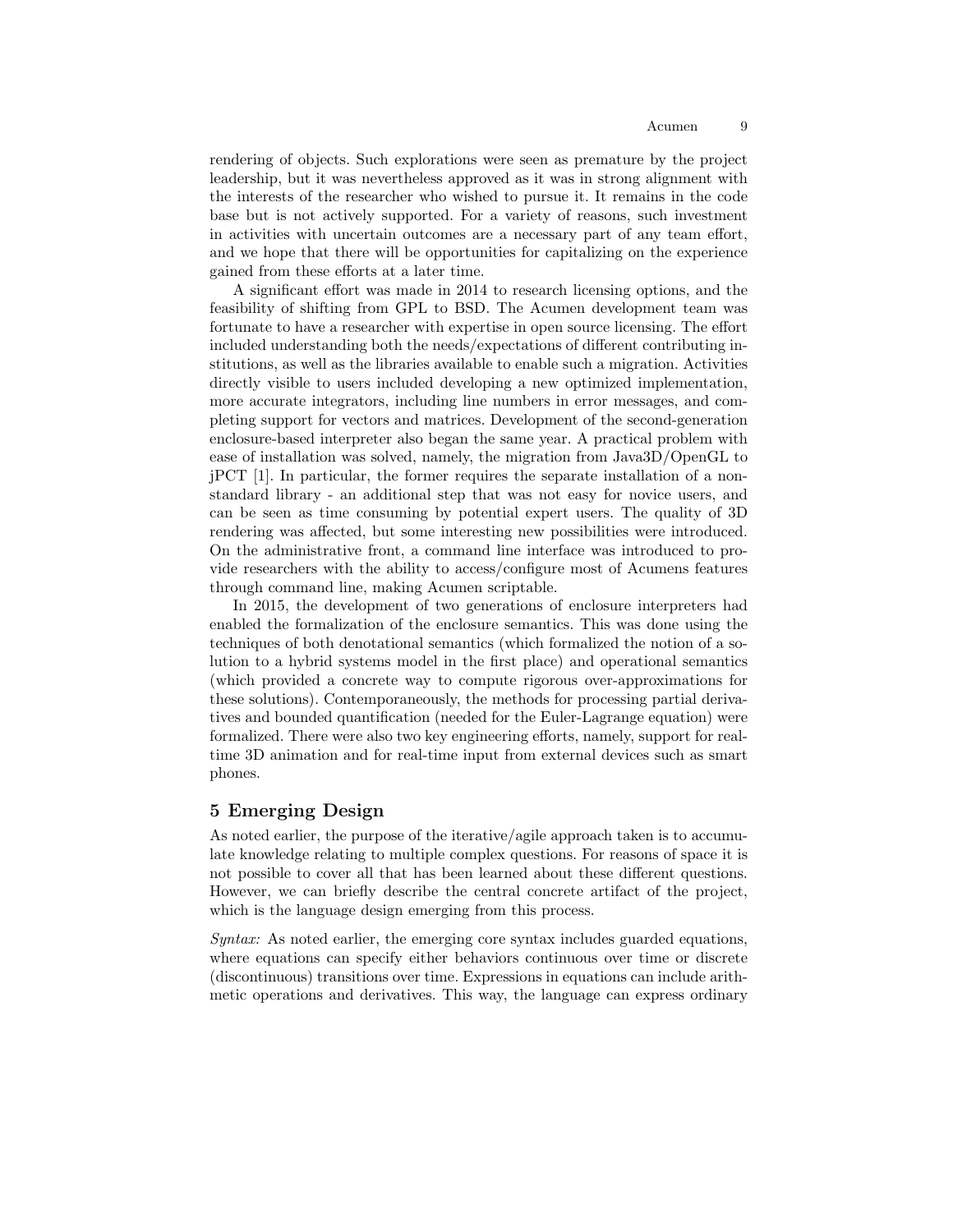differential equations with discontinuities. Partial derivatives are allowed, but only if they can be eliminated through symbolic differentiation at compile time. Until recently, equations had to be directed. Recently, through the introduction of symbolic Gaussian elimination, it is possible to relax this requirement and allow users to express models as undirected equations as long as the system can automatically direct them through Gaussian elimination at compile time.

*Semantics:* Values in Acumen are all functions of real-valued time, and their co-domain can be atomic constants (strings), reals, vectors, and matrices. In addition, the language supports an object-like notion of a sub-model [6], which can be instantiated to model the creation of an object dynamically at a certain point in simulation (logical) time, and which can also be terminated. Models are hierarchical in that any sub-model instantiated dynamically by a particular model is considered a "child" model. Communication only occurs between "parent" and "child" models. Models can, however, be moved from one parent model to another. These choices where made in part to facilitate the automatic parallelization of models.

Support for 3D visualization is provided by allowing any model to contain a special variable 3D, which can be equated to special constructors that result in the display of 3D objects in a particular pane in the GUI.

The implementation supports a "traditional" semantics which uses traditional (non-validated) numerical methods. This is the most complete and most widely used semantics, and suffices for basic educational uses. This implementation has played a crucial role in allowing us to explore the design space and to converge on an expressive, minimal syntax for modeling hybrid systems, as well as semantics for solutions. For example, it allowed us to make an early decision to support the notion of "super-dense" time, first introduced in the verification literature [15], and later advocated by Edward Lee [14].

The implementation also supports an "enclosure" semantics, which is intended to produce rigorous over-approximations (guaranteed upper and lower bounds) for all simulations [12]. This is the semantics that we would like Acumen, ultimately, to provide. While the current implementation of this semantics is not perfect, our recent work on the theoretical foundations for this semantics provides evidence that it is, at least in principle, feasible. The enclosure interpreter supports the use of intervals (closed, compact, connected sets on the reals) in source programs. As representations of sets (or, in computer science terminology, non-determinism), enclosures and intervals enabled rigorous analysis of systems with uncertain parameters. This was particularly important for the collaboration with partners from the automotive industry [16, 8].

So far, the introduction of a static type system in the implementation has been actively avoided. This choice is only a temporary one, to facilitate results on implementation techniques and semantic foundations, and to maintain a low entry barrier to the language. The language is seen as being in a phase where requirements for the type system are still being gathered.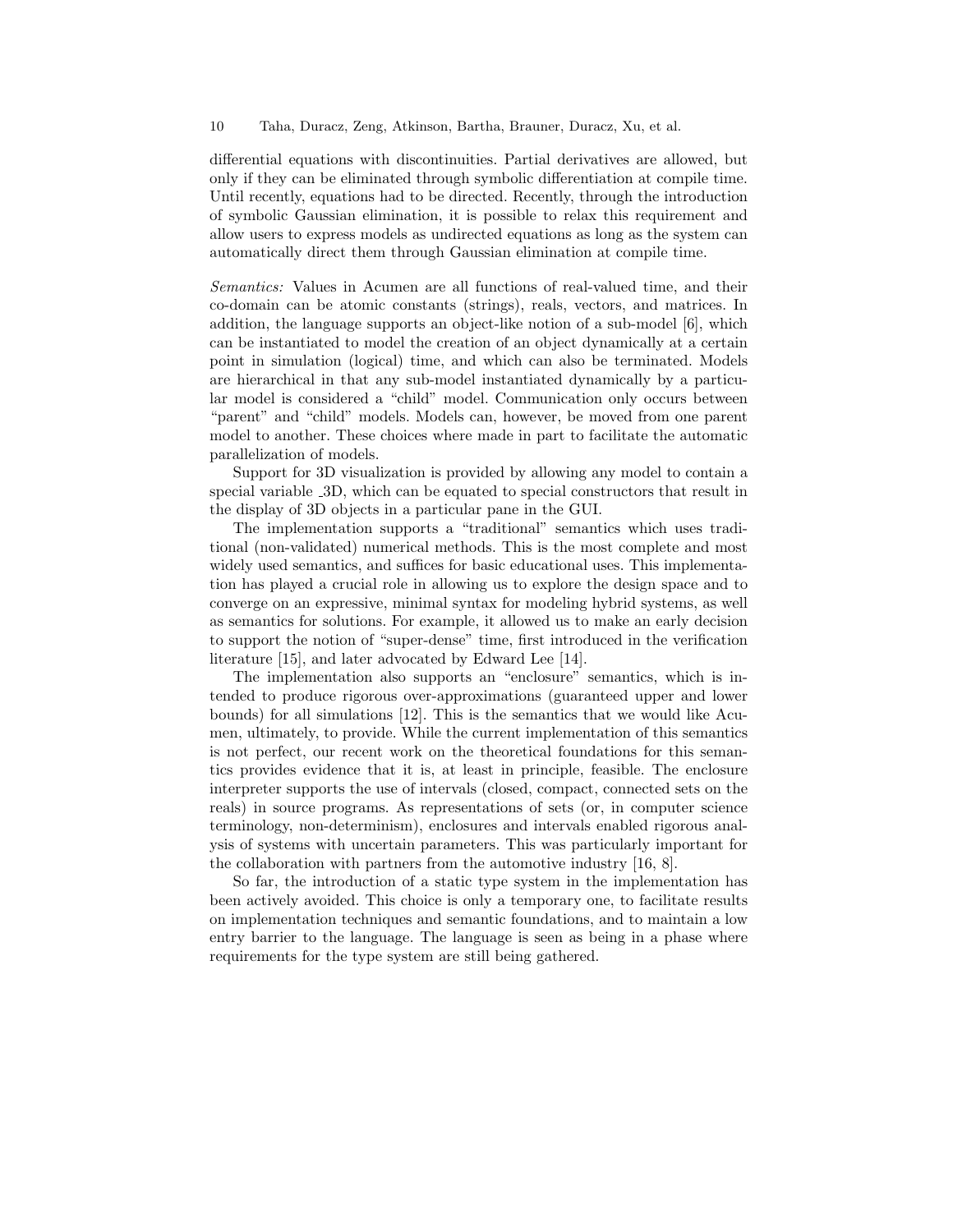## 6 Conclusions

This paper presented the design goals for the Acumen, explained the intrinsic challenges in achieving such ambitious goals, and articulated the research method taken to advance towards these goals. The complex interdependence between the individual goals is representative of the challenges that face the ambitious efforts to advance the state of the art by both the CPS and IoT communities. At the same time, the progress made to date gives us hope that this approach, which is characteristic of the philosophy of both communities, can be effective at enabling advances that would not possible through more narrowly focused efforts. The paper also presented several lessons learned in the context of specific activities in the development of Acumen.

One insight that cannot be placed in the context of a particular milestone relates to the gap between CPS and IoT. It appears that there is a gap in foundations between CPS (especially based on computer science) and IoT (especially based on information and communication theory) that is echoed in a disconnect in tools that support non-deterministic uncertainty and stochastic uncertainty, respectively. Our awareness of this gap developed gradually as we made several efforts to model networking system and found non-deterministic modeling of uncertainty insufficient for typical problems in this domain. Stochastic methods seem necessary for many of those problems. At the tool level, stochastic models (such as Markov chains or queueing systems) can seem simpler or independent from non-deterministic methods. Semantically, however, stochastic models are more naturally built after non-determinism has been fully treated and notions of distributions can be overlayed on notions of sets. With this insight in mind, we anticipate that when distributions can be introduced into Acumen that this will help bring closer the disciplines of CPS and IoT.

At a more practical level, Acumen is at a stage where performance issues should be given priority. There are two distinct concerns relating to performance. The first is with enabling casual users to experiment with larger models that can be simulated easily (and for many applications, usefully) using the traditional (non-validated) semantics. The second is with enabling rigorous simulation in reasonable time. We expect that the latter will be essential for user acceptability of the ultimate results of the Acumen development effort. A particular problem for the enclosure semantics that will also need to be addressed is to improve error messages. They are currently less intuitive compared to the traditional semantics, mainly because of the less familiar (and maybe less intuitive) process used for computing enclosures. Finally, we are also working on applying well-understood mathematical techniques for producing more precise over-approximations.

*Acknowledgement.* Numerous colleagues have contributed to the development of Acumen. We thank in particular the students of the CPS course at Halmstad University.

#### 7 References

- 1. The jPCT web page. http://www.jpct.net. Accessed: 2015-08-10.
- 2. Rajeev Alur, Radu Grosu, Yerang Hur, Vijay Kumar, and Insup Lee. Modular specification of hybrid systems in charon. In *Hybrid Systems: Computation and Control*, pages 6–19. Springer, 2000.